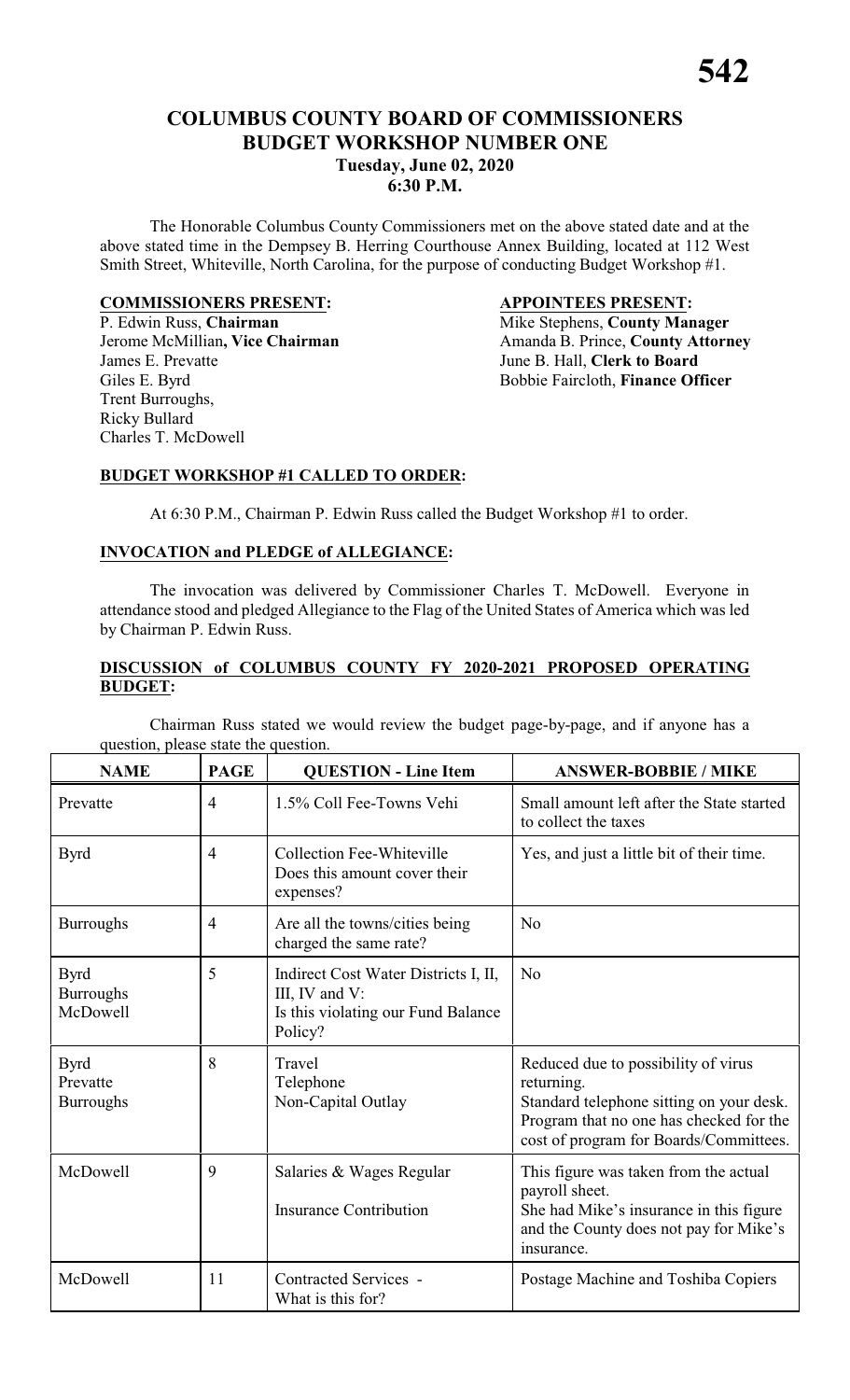| <b>NAME</b>      | <b>PAGE</b> | <b>QUESTION - Line Item</b>                                                                                 | <b>ANSWER-BOBBIE / MIKE</b>                                                                                                                       |
|------------------|-------------|-------------------------------------------------------------------------------------------------------------|---------------------------------------------------------------------------------------------------------------------------------------------------|
| Prevatte         | 12          | Salaries & Wages Regular -<br>What is the difference for?<br>Dues & Subscriptions -<br>What is this for?    | The Deputy Finance Officer was taken<br>off of probation.<br>The organizations that I am a part of.                                               |
| <b>Burroughs</b> | 12          | Non-Capitalized Outlay -<br>What is the drastic difference<br>between one year and this year?               | The drastic difference is when we<br>replaced all of the computers for<br>Windows 10, and we purchased an on-<br>site deposit for the Tax Office. |
| Prevatte         | 13          | Salaries & Wages Regular -<br>Increase from last year to this<br>year?                                      | I went by the payroll sheets submitted<br>to Finance. No justification has been<br>provided.                                                      |
| <b>Byrd</b>      | 13          | Salaries & Wages Regular -<br>Has Needom been given the<br>authority to grant an increase in<br>any salary? | No.                                                                                                                                               |
| <b>Byrd</b>      | 13          | C/O Office Equipment -<br>\$2,000 Requested and -0-<br>Recommended                                          | I would think this was for computers.                                                                                                             |
| <b>Bullard</b>   | 13          | Maint & Repair - Equipment -<br>What is the \$9,500 used for?                                               | Contract for Maintenance on equipment<br>used.                                                                                                    |
| Prevatte         | 13          | Uniforms & Clothing -<br>Are we buying clothes for them to<br>wear?                                         | Polo Shirts for re-valuation process for<br>identification.                                                                                       |
| Prevatte         | 13          | Professional Services -<br>This was hard for me to<br>understand.                                           | This is used for foreclosures when an<br>attorney is needed.                                                                                      |
| <b>Bullard</b>   | 13          | Uniforms & Clothing -<br>How many people are involved in<br>this process? That is a lot of<br>money.        | No response.                                                                                                                                      |
| McDowell         | 13          | Salaries & Wages Regular -<br>This needs to be looked at.                                                   | No response.                                                                                                                                      |
| <b>Burroughs</b> | 16          | Capital Outlay -<br>Why the $$10,00$ went to -0-?                                                           | That item was moved to Maintenance<br>for cameras.                                                                                                |
| Prevatte         | 16          | Salaries & Wages Regular -<br>What is this for?                                                             | Maintenance employees.                                                                                                                            |
| Prevatte         | 17          | Elections Fees -<br>What is the difference between<br>\$28,000 and \$1,500?                                 | Type of election, and these are the fees<br>paid by the candidates.                                                                               |
| Prevatte         | 18          | Salaries & Wages Regular -<br>Why the difference?                                                           | This is a typo.                                                                                                                                   |
| <b>Byrd</b>      | 18          | Non-Capitalized Outlay -<br>Why -0- amount?                                                                 | Last year she got updated lap-tops and<br>all, and printers. For this year, she does<br>not need anything.                                        |
| <b>Bullard</b>   | 18          | Travel -<br>Requested \$30,000 and<br>Recommended \$20,000?                                                 | This was based on prior history.                                                                                                                  |
| Prevatte         | 18          | Departmental Supplies -<br>Projected \$50,000,<br>Recommended \$23,531                                      | She will not spend all of that amount.<br>She has always stayed within her<br>budget.                                                             |